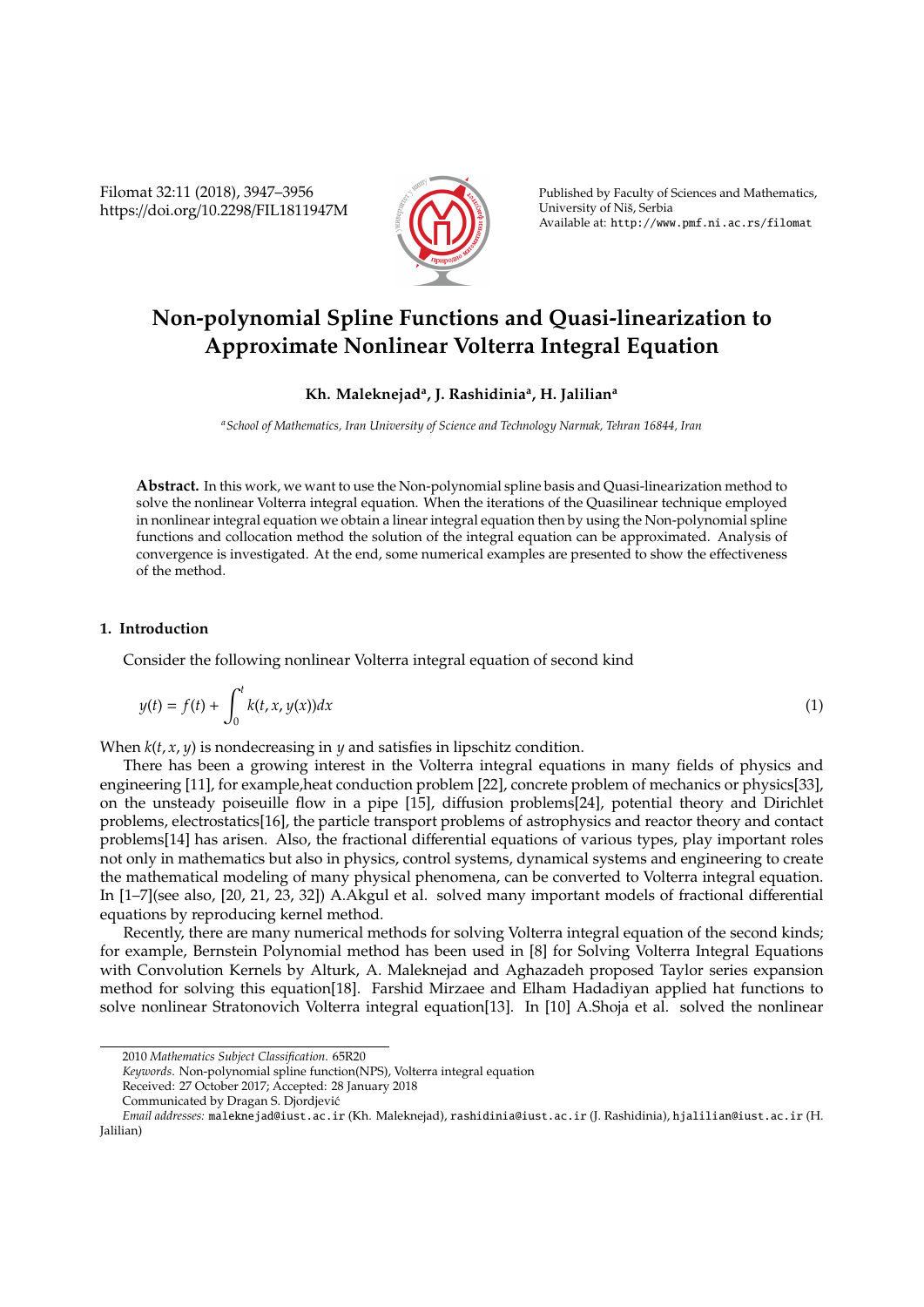singular Volterra integral equations of Abel type be using A spectral iterative method. Rashidinia and Zarebnia [30] obtained a numerical solution of the integral equation by Sinc-collection method. In [17] legendre wavelet has been proposed for numerical solution of Volterral integral equation of the second kind by Maleknejad, Tavassoli and Mahmoudi. In [36] Z. Gouyandeha et al. solved the nonlinear Volterra-Fredholm-Hammerstein integral equations via Tau-collocation method.

The structure of this paper is organized as follows. In section 2, We briefly introduce Quasi-linearization method . Section 3, explains the Non-polynomial spline functions. Section 4, shows the collocation method by using Non-polynomials functions to approximate the solution of the integral equations. Section 5, is devoted to convergence analysis. Some numerical results are given to clarify the method in section 6, furthermore in example (3) we employed the nonpolynomial Spline method for solving the linear Volterra integral equation. At the end, we have a conclusion of our study.

#### **2. Linearization**

The method of Quasi-linearization pioneered by Bellman and Kalaba [25] and generalized by Lakshmikantham [34, 35] has been applied to a variety of problems. Consider the nonlinear Volterra integral equation (1), to solve this equation we employ the following iterative scheme for  $p = 1, 2, ...$ 

$$
y_p(t) = f(t) + \int_0^t \left[ k(t, x, y_{p-1}(x)) + k_y(t, x, y_{p-1}(x)) (y_p(x) - y_{p-1}(x)) \right] dx,
$$
\n(2)

which is the linear Volterra integral equation where  $y^0(x)$  is the lower solution of (1). For  $T \in \mathbb{R}$  and  $T > 0$  let  $J = [0, T]$  and  $D = \{(t, x) \in J \times J : x \le t\}$ , consider the equation (1) where  $f \in C[J, \mathbb{R}]$ and  $k \in C[D, \mathbb{R}]$  also,  $k(t, x, y)$  is nondecreasing in *y* for each fixed  $(t, x) \in D$  and satisfies Lipschitz condition.

**Definition 2.1.** *A function*  $\mathfrak{I} \in C[I, \mathbb{R}]$  *is called a lower solution of Eq.(1) on J if* 

$$
\mathfrak{I}(t) \le f(t) + \int_0^t k(t, x, \mathfrak{I}(x)) dx, \quad t \in J
$$

Now, for  $\mathfrak{I}_0 \in C[J, \mathbb{R}]$  and  $\mathfrak{I}_0 \leq y$  on *J*, let  $\Omega = \{(t, x, y) \in D \times \mathbb{R}; \mathfrak{I}_0(t) \leq y, t \in J\}$ 

**Theorem 2.2.** *Assume that*

 $(a_0)$   $\mathfrak{I}_0 \in C[I, \mathbb{R}]$  *is lower solution of Eq.(1) on J.* 

$$
(a_1) \ \ k \in C^2[\Omega, \mathbb{R}], k_y(t, x, y) \ge 0, k_{yy}(t, x, y) \ge 0 \text{ for } (t, x, y) \in \Omega.
$$

*Then the iterative scheme (2) defines a nondecreasing sequence*  $\{\mathfrak{I}_v(t)\}\$ in C[*J*, R] *such that*  $\mathfrak{I} \to \gamma$  *uniformly on J*, *and the following quadratic convergent estimate holds:*

$$
||y - \mathfrak{I}_p|| \le \delta ||y - \mathfrak{I}_{p-1}||^2, \quad \delta > 0
$$

The equation (2) may be shown in the form of the following linear integral equation

$$
y_p(t) = F_p(t) + \int_0^t k_p(t, x) y_p(x) dx, \quad p = 1, 2, ... \tag{3}
$$

where

$$
F_p(t) = f(t) + \int_0^t \left[ k(t, x, y_{p-1}(x)) - k_y(t, x, y_{p-1}(x)) y_{p-1}(x) \right] dx, \quad p = 1, 2, ... \tag{4}
$$

and

$$
k_p(t, x) = k_y(t, x, y_{p-1}(x)), \quad p = 1, 2, ... \tag{5}
$$

In continuation, we want to approximate the solution of  $Eq(3)$  by using Non-polynomial spline functions.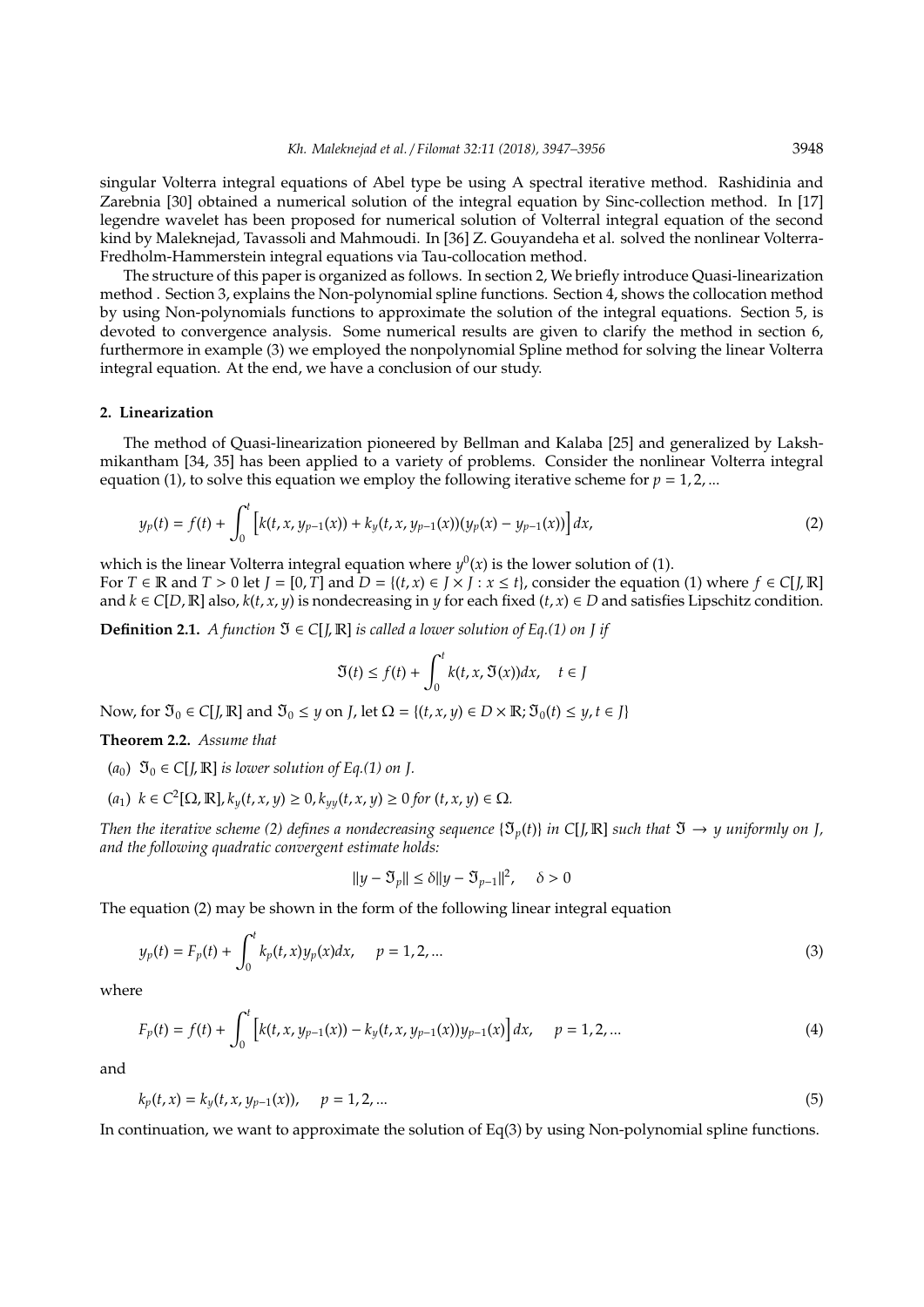#### **3. Non-polynomial Spline Method**

We consider a uniform mesh  $\Delta$  with nodal points  $x_i$  on [a, b] such that

$$
\Delta: a = x_0 < x_1 < \dots < x_n = b,
$$

where  $h = \frac{b-a}{n}$ . Let *S<sub>k</sub>*(*x*) be the interpolating Non-polynomial spline function which interpolate *y* at *x<sub>k</sub>* by following our previous study ([26–29, 31]), and others' researches such as [9] for each segment [*x<sup>l</sup>* , *x<sup>l</sup>*+1], *l* = 0, ..., *n* − 1 the Non-polynomial spline interpolation, $S_{\Delta}(x)$ , has the form

$$
S_{\Delta}(x,\tau) = a_l + b_l(x - x_l) + c_l \sin \tau (x - x_l) + d_l \cos \tau (x - x_l), \qquad l = 0, 1, ..., n
$$
\n(6)

where *a<sup>l</sup>* , *bl* , *c<sup>l</sup>* and *d<sup>l</sup>* are real constant and τ is a arbitrary parameter. we denote the following relations

$$
S_{\Delta}(x_k, \tau) = y_k, S_{\Delta}(x_{k+1}, \tau) = y_{k+1}, S_{\Delta}''(x_k, \tau) = M_k, S_{\Delta}''(x_{k+1}, \tau) = M_{k+1},
$$
\n(7)

using (6) and (7) we have the following expressions

$$
a_l = y_l + \frac{M_l}{\tau^2}, \ b_l = \frac{y_{l+1} - y_l}{h} + \frac{M_{l+1} - M_l}{\tau}, \ c_l = \frac{y_l \cos \theta - M_{l+1}}{\tau^2 \sin \theta}, \ d_l = \frac{-M_l}{\tau^2}, \tag{8}
$$

where  $\theta = \tau h$  and  $l = 0, ..., n$ . with the continuity of first derivatives of  $s_{l-1}(x)$  and  $s_l(x)$  at  $x = x_l$ ,  $l = 1, 2, ..., n-1$ , we obtain the following consistency relation,

$$
\alpha M_{l-1} + 2\beta M_l + \alpha M_{l+1} = \frac{1}{h^2} (y_{l+1} - 2y_l + y_{l-1}),
$$
\n(9)

where  $\alpha = \frac{1}{\theta^2}(\theta \csc \theta - 1)$ ,  $\beta = \frac{1}{\theta^2}(1 - \theta \cot \theta)$ . If let,  $\alpha = \frac{1}{12}$  and  $\beta = \frac{5}{12}$  we have the following system which is strictly diagonaly dominant. Obviously system (9) with the natural spline initial condition  $M_0 = M_n = 0$ has a unique solution to obtain  $M_1$ , ...,  $M_{n-1}$ . In the matrix notation, the above system has the form:

$$
\begin{bmatrix}\nM_0 \\
M_1 \\
M_2 \\
\vdots \\
M_{n-2} \\
M_{n-1} \\
M_n\n\end{bmatrix}\n=\n\begin{bmatrix}\n1 & 0 & 0 & 0 & \dots & \dots & 0 & 0 & 0 & 0 \\
1 & 10 & 1 & 0 & \dots & \dots & 0 & 0 & 0 & 0 \\
0 & 1 & 10 & 1 & \dots & \dots & 0 & 0 & 0 & 0 \\
\vdots & \vdots & \vdots & \ddots & \ddots & \ddots & \vdots & \vdots & \vdots & \vdots & \vdots \\
M_{n-2} \\
M_{n-1} \\
M_n\n\end{bmatrix}\n=\n\begin{bmatrix}\n1 & 0 & 0 & \dots & \dots & 0 & 0 & 0 & 0 \\
0 & 1 & 10 & 1 & \dots & \dots & 0 & 0 & 0 \\
\vdots & \vdots & \vdots & \ddots & \ddots & \ddots & \vdots & \vdots & \vdots & \vdots \\
0 & 0 & 0 & 0 & \dots & \dots & 1 & 10 & 1 \\
0 & 0 & 0 & 0 & \dots & \dots & 0 & 1 & 10 & 1 \\
0 & 0 & 0 & 0 & \dots & \dots & 0 & 0 & 0 & 1\n\end{bmatrix}\n\begin{bmatrix}\ny_0 - 2y_1 + y_2 \\
y_0 - 2y_1 + y_2 \\
\vdots \\
y_{n-2} - 2y_{n-2} + y_{n-1} \\
y_{n-2} - 2y_{n-1} + y_n \\
0\n\end{bmatrix}.
$$
\n(10)

Now, if we suppose  $W^{-1} = (u_{i,j})_{1 \le i,j \le n+1}$  and  $Z = (z_{i,j}) = W^{-1}J$ 

$$
z_{i,j} = \begin{cases} u_{i,j+1} & \text{if } j = 1, \\ u_{i,j+1} - 2u_{i,j} & \text{if } j = 2, \\ u_{i,j-1} - 2u_{i,j} + u_{i,j+1} & \text{if } 1 \le i \le n+1, \\ u_{i,j-1} - 2u_{i,j} & \text{if } j = n, \\ u_{i,j-1} & \text{if } j = n+1 \end{cases} \tag{11}
$$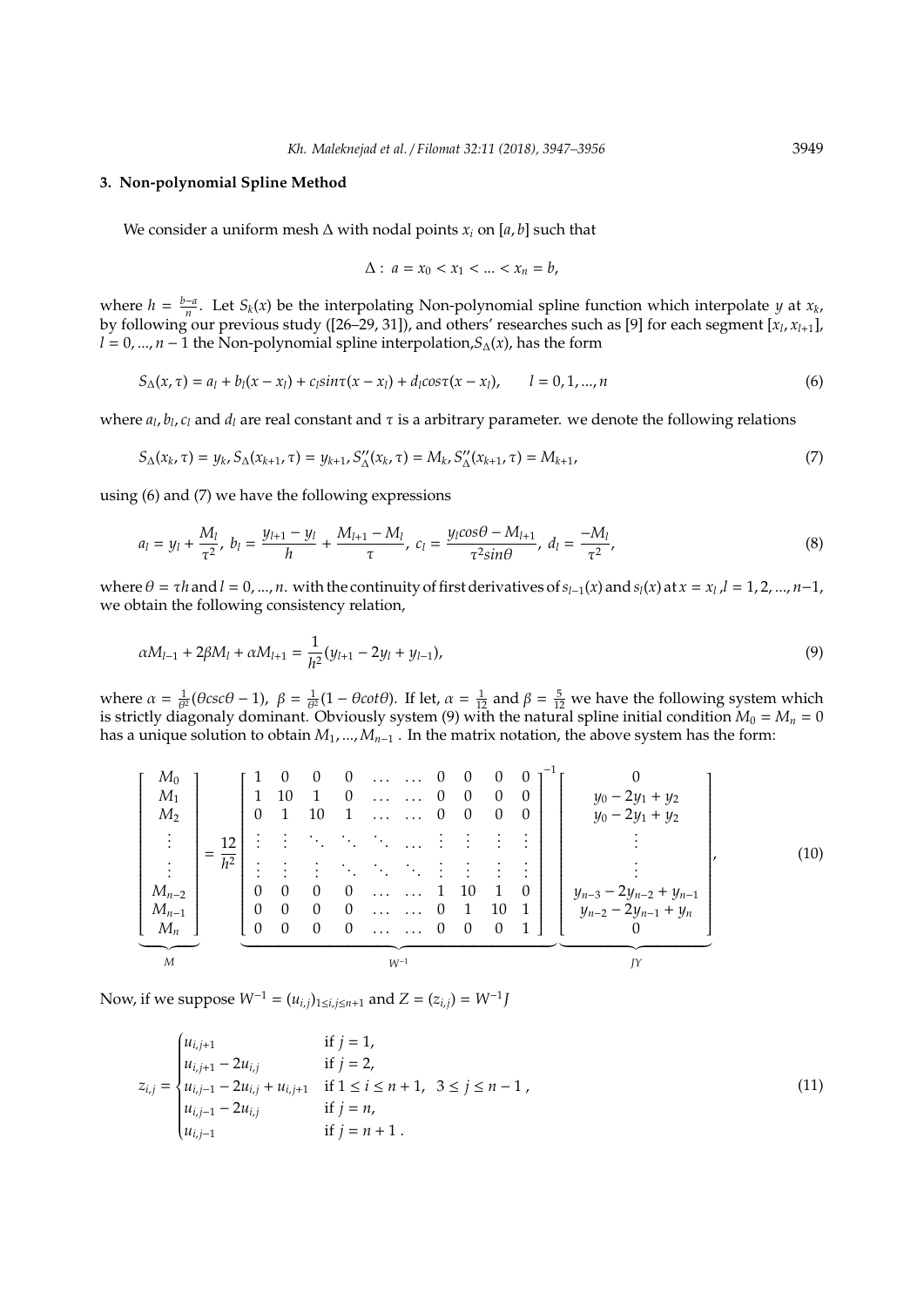#### **4. Non-polynomial Spline Method and Discretization**

Considering the nonlinear Volterra integral equation (3), by using equation (6), (8) and employing the collocation method for  $i = 0, 1, 2, ..., n$  we have

$$
y_{p}(t_{i}) = F_{p}(t_{i}) + \sum_{j=0}^{t_{i}} \int_{t_{j}}^{t_{j_{i}}} k_{p}(t_{i}, x) y_{p}(x) dx
$$
  
\n
$$
= F_{p}(t_{i}) + \sum_{j=0}^{t_{i-1}} \int_{t_{j}}^{t_{j_{i+1}}} k_{p}(t_{i}, x) y_{p}(x) dx
$$
  
\n
$$
\approx F_{p}(t_{i}) + \sum_{j=0}^{t_{i-1}} \int_{t_{j}}^{t_{j_{i+1}}} k_{p}(t_{i}, x) S_{j}^{p}(x) dx + O(h^{4})
$$
  
\n
$$
= F_{p}(t_{i}) + \sum_{j=0}^{t_{i}} \int_{t_{j}}^{t_{j_{i+1}}} k_{p}(t_{i}, x) S_{j}^{p}(x) dx + O(h^{4})
$$
  
\n
$$
- \left( \frac{y_{j}^{p}}{h} + \frac{M_{j}^{p}}{\tau \theta} \right) (x - x_{j}) + \left( \frac{M_{j}^{p} \cos \theta}{\tau^{2} \sin \theta} \right) \sin \tau (x - x_{j}) - \left( \frac{M_{j+1}^{p}}{\tau^{2} \sin \theta} \right) \sin \tau (x - x_{j})
$$
  
\n
$$
- \frac{M_{j}^{p}}{\tau^{2}} \cos \tau (x - x_{j}) dx + O(h^{4})
$$
  
\n
$$
= F_{p}(t_{i}) + \sum_{j=0}^{t_{i-1}} \left( y_{j}^{p} + \frac{M_{j}^{p}}{\tau^{2}} \right) \int_{t_{j}}^{t_{j+1}} k_{p}(t_{i}, x) dx + \sum_{j=0}^{t_{i-1}} \left( \frac{y_{j+1}^{p}}{h} + \frac{M_{j+1}^{p}}{\tau \theta} \right) \int_{t_{j}}^{t_{j+1}} k_{p}(t_{i}, x) (x - x_{j}) dx
$$
  
\n
$$
- \sum_{j=0}^{t_{i-1}} \left( \frac{y_{j}^{p}}{h} + \frac{M_{j}^{p}}{\tau \theta} \right) \int_{t_{j}}^{t_{j+1}} k_{p}(t_{i}, x) (x - x_{j}) dx + \sum_{j=0}^{t_{i-1}} \left( \frac{
$$

The above integrant can be determined by any quadrature methods such as five-point Gauss Legendre. Also assume,  $A^p = (a_{ij}^p), B^p = (b_{ij}^p), C^p = (c_{ij}^p), D^p = (d_{ij}^p)$  $\binom{p}{i,j}$ ,  $E^p = (e_{i,j}^p)$  $p_{i,j}^p$ ) and  $P^p = (p_{i,j}^p)$ *i*,*j* ), which are lower triangular matrices. Now, if we suppose  $\hat{M}^p \approx M^p = (M_p^p)$  $_{0}^{p}M_{1}^{p}$  $_{1}^{p}$ ,  $M_{2}^{p}$  $\sum_{i=1}^{p} M_{n-1}^{p} M_{n}^{p}$ <sup>T</sup>,  $\hat{Y}^{p} \approx Y^{p} = (y_{0}^{p})$  $\int_{0}^{p} y_1^{p}$  $\int_{1}^{p} y_2^p$  $y_1^p, \ldots, y_{n-1}^p, y_n^p$ <sup>T</sup> and  $F^p = (F_0^p)$  $P_0, F_1^p$  $P_1^p, F_2^p$  $F_2^p, \ldots, F_{n-1}^p, F_n^p)^T$ , we have

$$
\hat{Y}^p = F^p + \frac{1}{\tau^2} \left( A^p + \frac{1}{h} B^p - \frac{1}{h} C^p + \cot \theta D^p - \csc \theta E^p - P^p \right) \hat{M}^p + (A^p + \frac{1}{h} B^p - \frac{1}{h} C^p) \hat{Y}^p \tag{13}
$$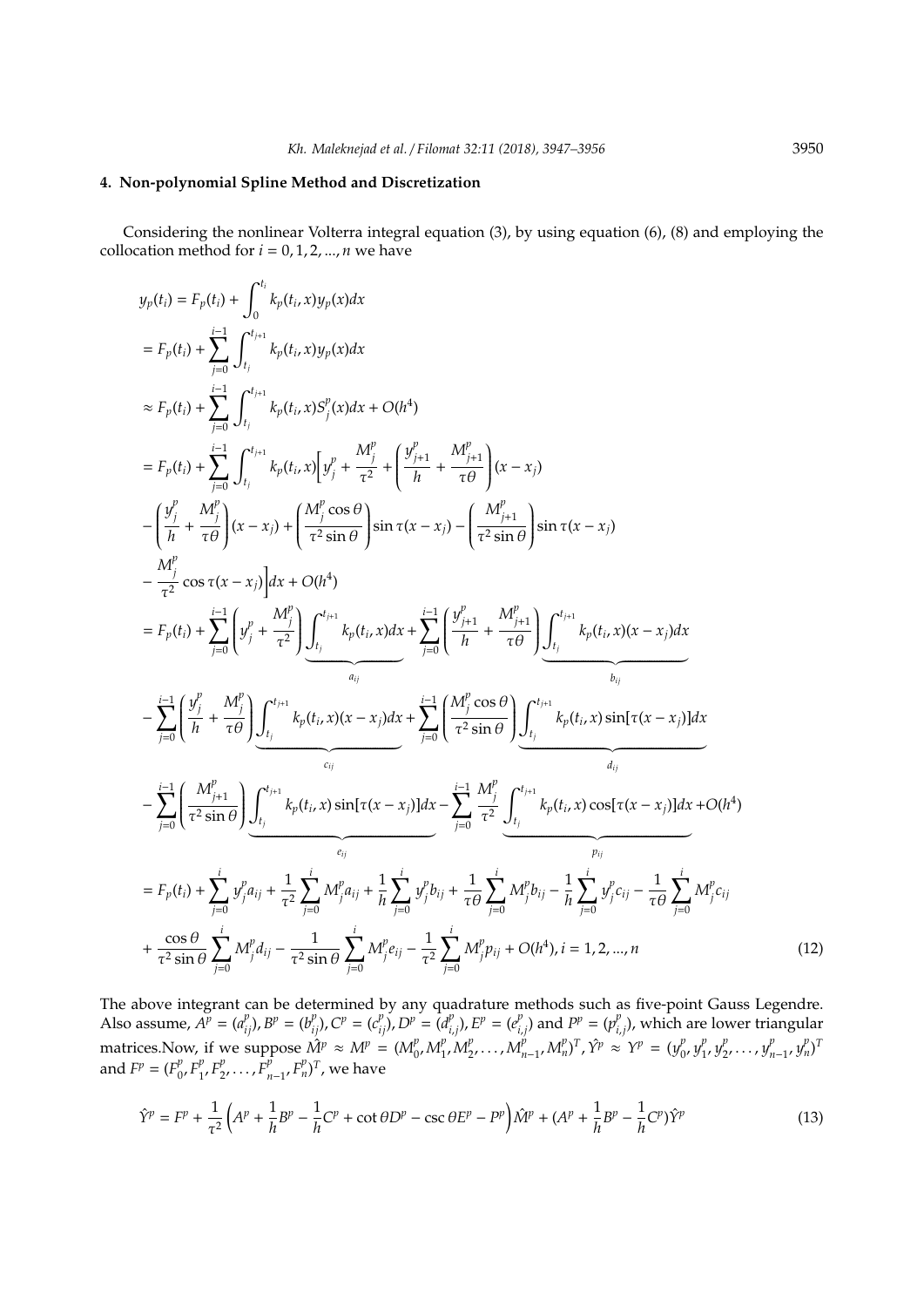Using (10) we have

$$
\left[I - \underbrace{(A^p + \frac{1}{h}B^p - \frac{1}{h}C^p)}_{H_1} - \underbrace{\frac{12}{\theta^2}\left(A^p + \frac{1}{h}B^p - \frac{1}{h}C^p + \cot\theta D^p - \csc\theta E^p - P^p\right)}_{H_2}Z\right]\hat{Y}^p = F^p\tag{14}
$$

Eventually the collocation  $Eq(13)$  is deformed to the following linear algebraic system

$$
\Rightarrow \left[ I - (H_1^p + H_2^p Z) \right] \hat{Y}^p = F^p, \quad p = 1, 2, ... \tag{15}
$$

Finally we can approximate the exact solution *y* by the Non-polynomial spline function  $\hat{S}^p$  such that  $\hat{S}^p = \hat{S}_p$ *p* on  $\Omega_i = [x_i, x_{i+1}], i = 0, 1, ..., n-1$ , where

$$
\hat{S}_i^p(x) = \hat{y}_i^p + \frac{\hat{M}_i^p}{\tau^2} + \left(\frac{\hat{y}_{i+1}^p}{h} + \frac{\hat{M}_{i+1}^p}{\tau \theta}\right)(x - x_i) - \left(\frac{\hat{y}_i^p}{h} + \frac{\hat{M}_i^p}{\tau \theta}\right)(x - x_i) \n+ \left(\frac{\hat{M}_i^p \cos \theta}{\tau^2 \sin \theta}\right) \sin \tau (x - x_i) - \left(\frac{\hat{M}_{i+1}^p}{\tau^2 \sin \theta}\right) \sin \tau (x - x_i) - \frac{\hat{M}_i^p}{\tau^2} \cos \tau (x - x_i)
$$
\n(16)

## **5. Analysis of Convergence**

**Lemma 5.1.** *Assume A be a n*  $×$  *n matrix with*  $||A||_{∞$  < 1*, then, the matrix* (*I* − *A*) *is invertible. in addition to*  $||(I - A)^{-1}||_{\infty} \le \frac{1}{1-||A||_{\infty}}.$ 

Now, If *W* be a tridiagonal matrix with the inverse  $W^{-1} = (u_{i,j})_{1 \le i,j \le n+1}$  by using [12] we can proof the following lemmas.

**Lemma 5.2.**  $u_{i,i} = \frac{\alpha_{i-1}\alpha_{n-i+1}}{\alpha_n}$  $\frac{\alpha_{n-i+1}}{\alpha_n}$ ,  $\forall i = 1, ..., n+1$ , where  $\alpha_0 = 1$  and  $\alpha_i = \frac{\sqrt{3}}{2}$  $\frac{\sqrt{6}}{24}((5 +$  $\sqrt{24}$ <sup>*j*</sup> – (5 –  $(24)^i$ *Proof: for i* = 1, 2, *n*, *n* + 1 *proof is clear but for i* = 3, ..., *n* − 1 *we have* 

$$
u_{i,i} = \frac{\alpha_{i-1}\alpha_{n-i+1}}{\alpha_i\alpha_{n-i+1} - \alpha_{n-i}\alpha_{i-1}}
$$
  
= 
$$
\frac{((5 - 2\sqrt{6})^{i-1} - (5 + 2\sqrt{6})^{i-1})(-(5 - 2\sqrt{6})^{n-i+1} + (5 + 2\sqrt{6})^{n-i+1})}{-4\sqrt{6}((5 + 2\sqrt{6})^n - (5 - 2\sqrt{6})^n)}
$$
  
= 
$$
\frac{\alpha_{i-1}\alpha_{n-i+1}}{\alpha_n}
$$

**Lemma 5.3.**  $u_{1,n+1} = u_{n+1,1} = u_{1,j} = u_{n+1,j} = 0$ , and  $u_{i,j} =$  $\left\{ \right.$  $\overline{\mathcal{K}}$  $(-1)^{j-i} \frac{\alpha_{i-1}}{\alpha_{j-1}} u_{j,j}$  *if i* < *j*,  $(-1)^{i-j} \frac{\alpha_{n-i+1}}{\alpha_{n-j+1}} u_{j,j}$  *if i* > *j*.  $\forall i = 2, ..., n, \forall j = 1, 2, ..., n + 1$ 

**Remark 1.** It is clear that  $\forall i, j = 1, 2, ..., n + 1$ , we have  $\alpha_i = 10\alpha_{i-1} - \alpha_{i-2}$  and  $\alpha_n = \alpha_i \alpha_{n-i+1} - \alpha_{n-i} \alpha_{i-1}$ 

**Lemma 5.4.**  $u_{i,j} = u_{j,i}$ ,  $\forall i, j = 2, 3, ..., n$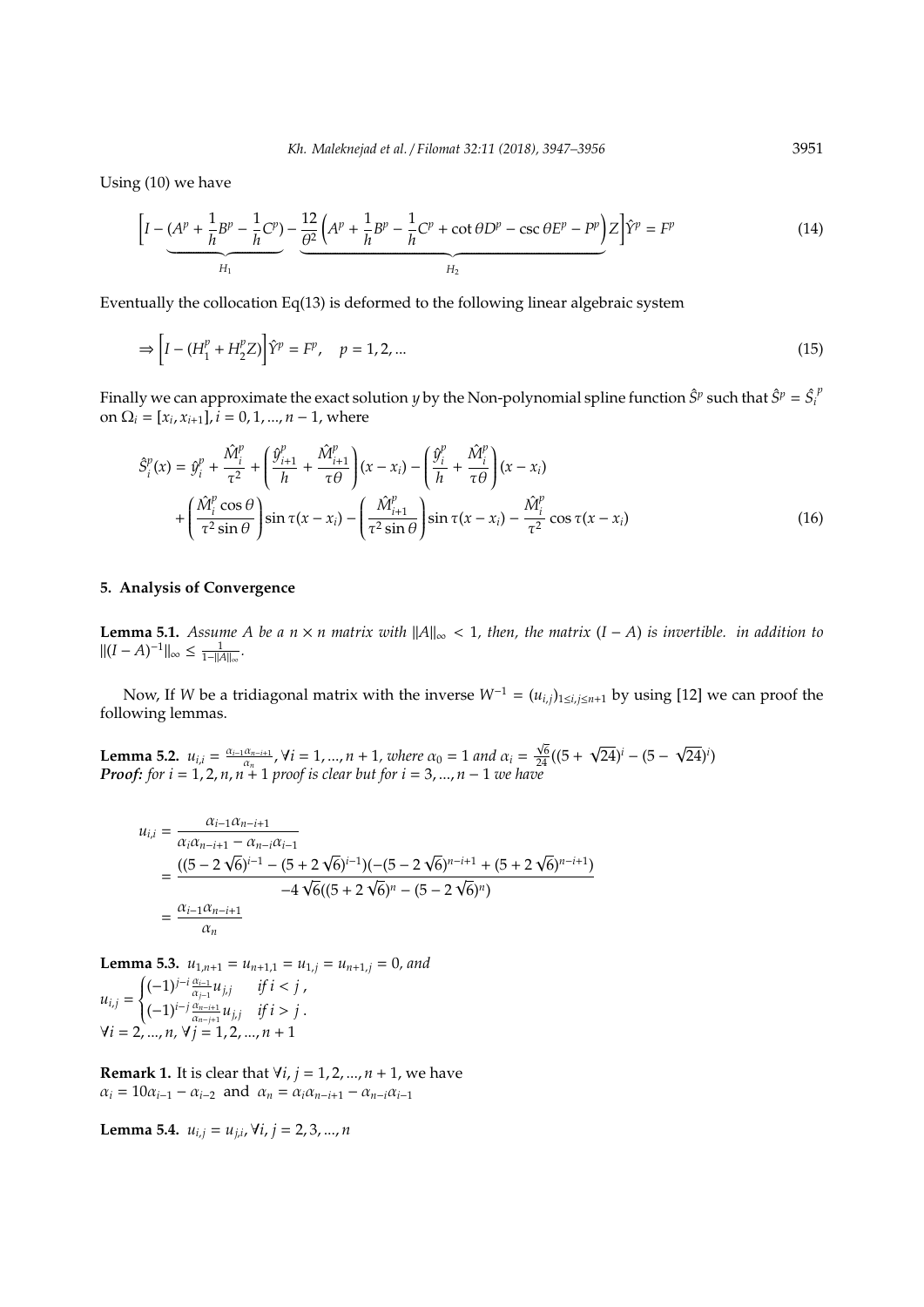*Proof:*

$$
\frac{u_{i,j}}{u_{j,i}} = \frac{\alpha_{i-1}}{\alpha_{j-1}} \times \frac{\alpha_{n-i+1}}{\alpha_{n-j+1}} \times \frac{\frac{\alpha_i}{\alpha_{i-1}} - \frac{\alpha_{n-i}}{\alpha_{n-j}}}{\frac{\alpha_j}{\alpha_{j-1}} - \frac{\alpha_{n-j}}{\alpha_{n-j+1}}}
$$
\n
$$
= \frac{\alpha_i \alpha_{n-i+1} - \alpha_{i-1} \alpha_{n-i}}{\alpha_j \alpha_{n-j+1} - \alpha_{j-1} \alpha_{n-j}}
$$
\n
$$
= \frac{(5 + \sqrt{24})^{n+1} + (5 - \sqrt{24})^{n+1} - (5 + \sqrt{24})^{n-1} - (5 - \sqrt{24})^{n-1}}{(5 + \sqrt{24})^{n+1} + (5 - \sqrt{24})^{n+1} - (5 + \sqrt{24})^{n-1} - (5 - \sqrt{24})^{n-1}} = 1 \quad \Box.
$$

**Remark 2.** In addition above lemmas it is easy to show that the following properties hold  $u_{i,1} = -u_{i,2}, \quad u_{i,n} = -u_{i,n+1}, \forall i, j = 2,3,...,n$  $u_{n-i+2,n-i+2} = u_{i,i} > 0$  and  $u_{n-i+2,n-j+2} = u_{i,j}$ ,  $\forall i, j = 1, 2, 3, ..., n+1$ 

Í

 $\begin{array}{c} \hline \end{array}$ 

**Lemma 5.5.**  $||Z||_{\infty} \le \frac{241(5+2\sqrt{2}}{20\sqrt{6}/18\sqrt{2}}$  $\frac{241(5+2\sqrt{6})}{20\sqrt{6}(48+2\sqrt{6})}$ 6) *<i>Proof:* We suppose  $\zeta_i = \sum_{j=1}^{n+1} |z_{i,j}|$  for  $2 \le i \le n-1$ *, then* 

$$
\zeta_i \le 4 \left( \frac{u_{i,i}}{\alpha_{i-1}} \sum_{j=2}^i \alpha_{j-1} + \frac{u_{i,i}}{\alpha_{n-i+1}} \sum_{j=i+1}^n \alpha_{n-j+1} \right) + 2 \frac{u_{i,i}}{\alpha_{n-i+1}}
$$

$$
= 4u_{i,i} \left( \frac{\frac{1}{2} \left[ (5 + 2\sqrt{6}) \frac{(5+2\sqrt{6})^{i-1}-1}{2+\sqrt{6}} - (5 - 2\sqrt{6}) \frac{(5-2\sqrt{6})^{i-1}-1}{2-\sqrt{6}} \right]}{(5 + 2\sqrt{6})^{i-1} - (5 - 2\sqrt{6})^{i-1}} \right)
$$

$$
\begin{aligned} &+2u_{i,i}\left(\frac{(5+2\,\sqrt{6})^{\frac{(5+2\,\sqrt{6})^{n-i}-1}{2+\sqrt{6}}}- (5-2\,\sqrt{6})^{\frac{(5-2\,\sqrt{6})^{n-i}-1}{2-\sqrt{6}}}+1}{(5+2\,\sqrt{6})^{n-i+1}-(5-2\,\sqrt{6})^{n-i+1}}\right)\\ &\leq \frac{241}{20\,\sqrt{6}}u_{i,i}\\ &\leq \frac{241(5+2\,\sqrt{6})}{20\,\sqrt{6}(48+2\,\sqrt{6})},\quad \Box.\end{aligned}
$$

*also, it can be shown that*  $\zeta_1 = \zeta_{n+1} = 0$ *, and* 

$$
\zeta_{n} = \sum_{j=1}^{n+1} |z_{n,j}| = \sum_{j=1}^{n-1} |z_{n,j}| + |u_{n,n-1} - 2u_{n,n}| + |u_{n,n}|
$$
  
\n
$$
\leq 4 \sum_{j=2}^{n} |u_{n,j}| + |u_{n,n-1} - 2u_{n,n}| + |u_{n,n}|
$$
  
\n
$$
= 4 \frac{u_{n,n}}{\alpha_{n-1}} \sum_{j=1}^{n-2} \alpha_j + \frac{7\alpha_{n-1}}{\alpha_n} + \frac{\alpha_{n-2}}{\alpha_n}
$$
  
\n
$$
= 2u_{n,n} \left( \frac{(5 + 2\sqrt{6})^{\frac{(5+2\sqrt{6})^{n-2}-1}{2+\sqrt{6}}} - (5 - 2\sqrt{6})^{\frac{(5-2\sqrt{6})^{n-2}-1}{2-\sqrt{6}}} }{(5 + 2\sqrt{6})^{n-1} - (5 - 2\sqrt{6})^{n-1}} \right) + \frac{7\alpha_{n-1}}{\alpha_n} + \frac{\alpha_{n-2}}{\alpha_n}
$$
  
\n
$$
\leq \frac{166 + 68\sqrt{6}}{218 + 89\sqrt{6}} \qquad \Box.
$$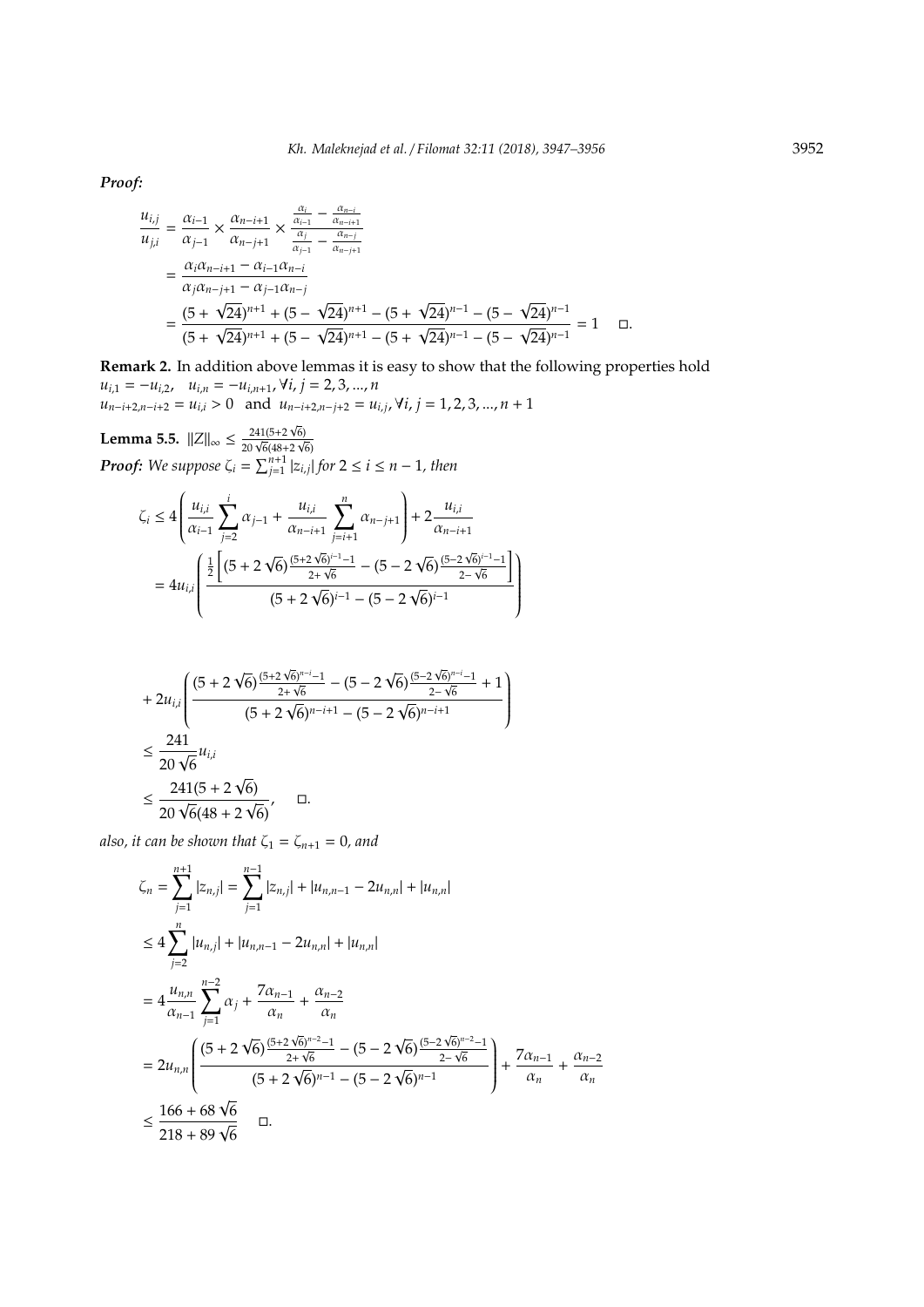**Theorem 5.6.** *Let*  $f \in C^4(I)$  *and*  $k \in C^4(I \times I)$  *such that* 

$$
||K||(b-a)\left[\frac{2892(5+2\sqrt{6})}{20\sqrt{6}(48+2\sqrt{6})\theta^2}(1-\tan\frac{\theta}{2})+2\right]<1,
$$

*then* (16) *define a unique approximation and the resulting error*  $ê := y − \hat{s}$  *satisfies* 

$$
\|\hat{e}\|_{\infty\psi} \le \alpha h^4, \forall \psi \subset I,
$$

*where* α *is a constant .*

*Proof:It is easy to verify that*  $||A||_{\infty}$ ,  $||D||_{\infty}$ ,  $||E||_{\infty}$  *and*  $||P||_{\infty} \leq ||k||_{\infty}$ (*b* − *a*) and also  $||B||_{\infty}$ ,  $||C||_{\infty} \leq \frac{||k||_{\infty}(b-a)h}{2}$ 2 *, hence,*  $\Vert H_1^p$  $_{1}^{p}$ ||∞ ≤ 2||k||∞(*b* – *a*) and ||H<sub>2</sub><sup>*p*</sup></sup>  $\frac{p}{2}$ ||∞ ≤  $\frac{12}{\theta^2}$ ||k||∞ $(b - a)$ [1 – tan  $\frac{\theta}{2}$ ], then we have

$$
||H_1^p + H_2^p Z||_{\infty} \le ||K||_{\infty} (b - a) \left[ \frac{2892(5 + 2\sqrt{6})}{20\sqrt{6}(48 + 2\sqrt{6})\theta^2} (1 - \tan\frac{\theta}{2}) + 2 \right] < 1
$$

*Now by lemma* 5.1 the system (15) has a unique solution  $\hat{y}$ . It follows that the Eq(16) define a unique solution *S. Now, let*  $\hat{e} = y - \hat{y} = (y_0 - \hat{y}_0, ..., y_n - \hat{y}_n)^T$ . then from (12) we get  $(I - (H_1^p))$  $\mu_1^p + H_2^p$  $\binom{p}{2}Z$ )) $\hat{e} = O(h^4)$ . Therefor, $\hat{e} =$  $(I - (H_1^p)$  $_{1}^{p}$  +  $H_{2}^{p}$  $\binom{p}{2}$ ))O(h<sup>4</sup>), which implies by **lemma** 5.1, that there exist  $\alpha_1 > 0$  such that

$$
\|\hat{e}\|_{\infty} \le \frac{\alpha_1}{1 - \|K\|_{\infty} (b - a) \left[ \frac{2892(5 + 2\sqrt{6})}{20\sqrt{6}(48 + 2\sqrt{6})\theta^2} (1 - \tan\frac{\theta}{2}) + 2 \right]} h^4
$$

 $\alpha$ 

*.* On the other hand, from (10), we have  $(M - \hat{M}) = \frac{12}{h^2} Z \hat{e}$ . Therefor,  $||Z - \hat{Z}||_{\infty} \le 12\alpha_2 h^4$ . *In consequence, for all i* = 0, 1..., *n* – 1 *and*  $x \in \Omega$ <sub>*i*</sub>, *we have* 

$$
|S_i(x) - \hat{S}_i(x)| \leq 12\alpha_2 h^4
$$

*It follows that*

$$
||Y - \hat{S}||_{\infty} \le ||Y - S||_{\infty} + ||S - \hat{S}||_{\infty} \le \alpha_1 h^4 + 12\alpha_2 h^4
$$

*Thus, the proof is completed by taking*  $\alpha = \alpha_1 + 12\alpha_2$ .  $\Box$ 

#### **6. Computational Illustrations**

In this section, we have implemented our method (NPS) for solving examples of the nonlinear Volterra integral equation, to show the efficiency of the proposed numerical method. The absolute error in the solution are compared with the similar method in [19]. All the computations are performed by **MATLAB R2013a**.

**Example 1:** Consider the following Volterra integral equation

$$
y(t) = 2 - e^t + \int_0^t e^{t-x} y^2(x) dx, \quad t \in [0, 1],
$$

where, one of the lower solutions is  $y^0(t) = 1 - e^t$  and the iterative scheme is

$$
y_p(t) = \left(2 - e^t - \int_0^t e^{t-x} (y_{p-1}(x))^2 dx\right) + 2 \int_0^t e^{t-x} (y_{p-1}(x)) y_p(x) dx.
$$

The absolute errors in the solution presented in **Table 1**. The exact solution is given by the relation  $y(t) = 1$ .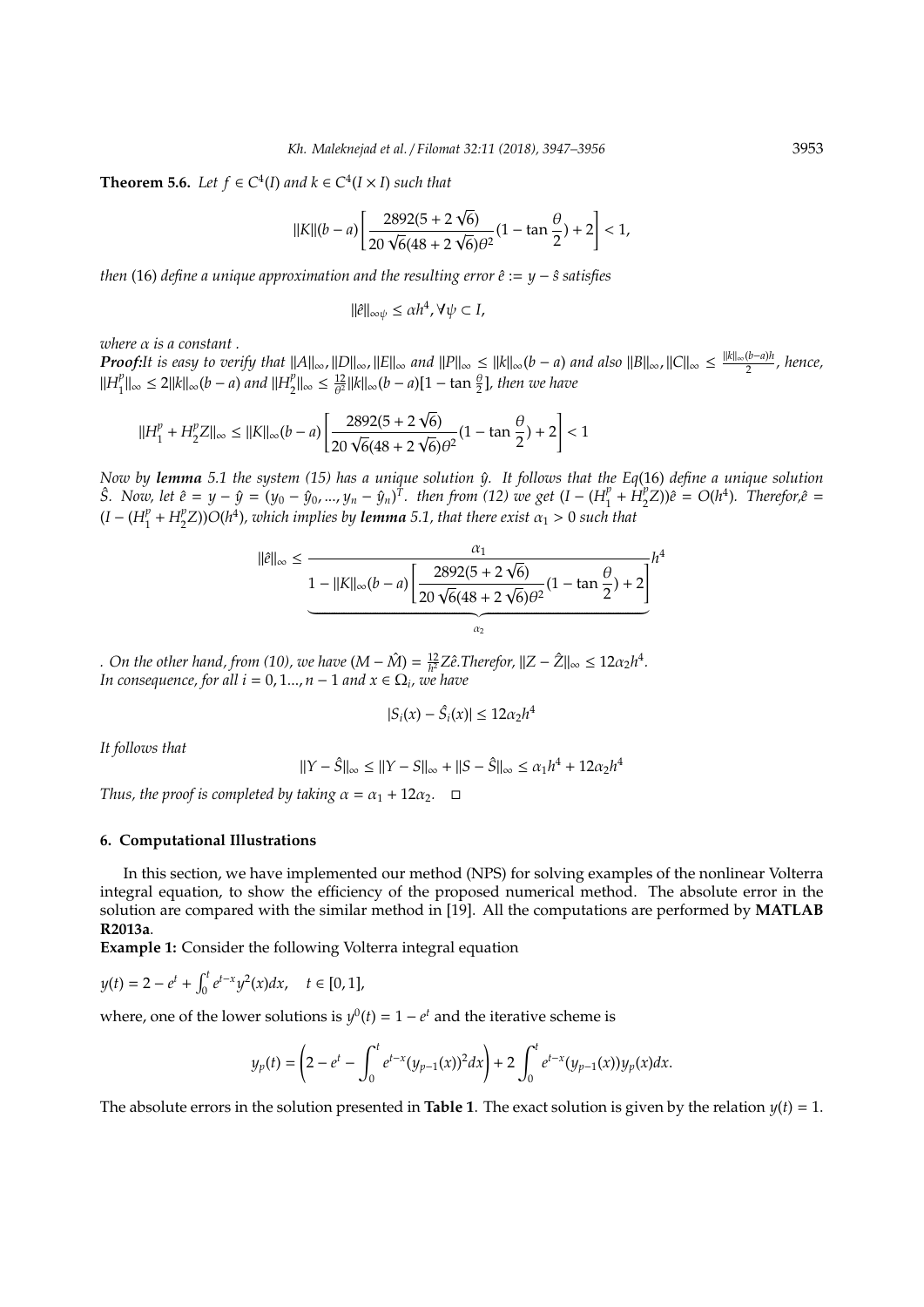|                  |                      |                                      | $\mathbf{I}$          |                                            |
|------------------|----------------------|--------------------------------------|-----------------------|--------------------------------------------|
| $\boldsymbol{p}$ | 3                    | 3                                    | 6                     | 5                                          |
| t                | Best in $[19]$       | NPS method $(\tau=1.0\times10^{+6})$ | Best in $[19]$        | NPS method( $\tau$ =1.0×10 <sup>+9</sup> ) |
| $\boldsymbol{0}$ | $2.2 \times 10^{-3}$ | 0.0                                  | $1.4 \times 10^{-15}$ | 0.0                                        |
| 0.1              | $2.5 \times 10^{-3}$ | $9.9 \times 10^{-9}$                 | $1.7 \times 10^{-15}$ | $2.2 \times 10^{-16}$                      |
| 0.2              | $7.9\times10^{-4}$   | $1.0\times10^{-6}$                   | $6.6 \times 10^{-16}$ | $2.2 \times 10^{-16}$                      |
| 0.3              | $1.4 \times 10^{-3}$ | $2.1 \times 10^{-5}$                 | $1.5 \times 10^{-15}$ | $2.2 \times 10^{-16}$                      |
| 0.4              | $1.6 \times 10^{-3}$ | $2.1 \times 10^{-4}$                 | $2.1 \times 10^{-15}$ | $3.3 \times 10^{-16}$                      |
| 0.5              | $8.9\times10^{-4}$   | $1.3 \times 10^{-3}$                 | $1.2 \times 10^{-15}$ | $2.2 \times 10^{-16}$                      |
| 0.6              | $3.6 \times 10^{-3}$ | $6.0 \times 10^{-3}$                 | $1.1 \times 10^{-15}$ | $1.1 \times 10^{-16}$                      |
| 0.7              | $1.7\times10^{-2}$   | $2.1 \times 10^{-2}$                 | $2.4 \times 10^{-15}$ | $8.8\times10^{-16}$                        |
| 0.8              | $5.5 \times 10^{-2}$ | $5.7 \times 10^{-2}$                 | $1.3 \times 10^{-15}$ | $1.1 \times 10^{-16}$                      |
| 0.9              | $1.3 \times 10^{-1}$ | $1.3 \times 10^{-1}$                 | $1.5 \times 10^{-14}$ | $1.3 \times 10^{-15}$                      |
| 1                | $2.6 \times 10^{-1}$ | $2.6 \times 10^{-1}$                 | $4.5 \times 10^{-14}$ | $1.9 \times 10^{-15}$                      |

Table 1: Absolute errors for Example 1.

**Example 2:** Consider the following Volterra integral equation

 $y(t) = \sin(t) - e^{\sin(t)} + 1 + \int_0^t \cos(x) e^{y(x)} dx, \quad t \in [0, 1],$ 

where, one of the lower solutions is  $y^0(t) = 0$ .

The absolute errors in the solution presented in **Table 2**. The exact solution is given by the relation  $y(t) = \sin(t)$ .

| Table 2: Absolute errors for Example 2. |                      |                                      |                      |                                            |  |  |  |
|-----------------------------------------|----------------------|--------------------------------------|----------------------|--------------------------------------------|--|--|--|
| $\mathcal{V}$                           | $\mathcal{P}$        | $\mathcal{P}$                        | 5.                   | 5                                          |  |  |  |
| ŧ                                       | Best in $[19]$       | NPS method $(\tau=1.0\times10^{+3})$ | Best in $[19]$       | NPS method( $\tau$ =1.0×10 <sup>+9</sup> ) |  |  |  |
| $\theta$                                | $9.7 \times 10^{-5}$ | 0.0                                  | $7.1 \times 10^{-6}$ | 0.0                                        |  |  |  |
| 0.1                                     | $8.2 \times 10^{-5}$ | $4.7 \times 10^{-9}$                 | $6.2 \times 10^{-6}$ | $7.6 \times 10^{-12}$                      |  |  |  |
| 0.2                                     | $5.7 \times 10^{-5}$ | $5.4 \times 10^{-8}$                 | $4.6 \times 10^{-6}$ | $2.9 \times 10^{-11}$                      |  |  |  |
| 0.3                                     | $8.3 \times 10^{-5}$ | $7.3 \times 10^{-7}$                 | $6.2 \times 10^{-6}$ | $7.1 \times 10^{-11}$                      |  |  |  |
| 0.4                                     | $1.3 \times 10^{-4}$ | $5.7\times10^{-6}$                   | $1.4 \times 10^{-6}$ | $1.4 \times 10^{-10}$                      |  |  |  |
| 0.5                                     | $6.7\times10^{-4}$   | $2.9 \times 10^{-5}$                 | $7.0\times10^{-6}$   | $2.4 \times 10^{-10}$                      |  |  |  |
| 0.6                                     | $2.1 \times 10^{-3}$ | $1.0\times10^{-4}$                   | $3.6 \times 10^{-6}$ | $3.8 \times 10^{-10}$                      |  |  |  |
| 0.7                                     | $4.9 \times 10^{-3}$ | $3.1 \times 10^{-4}$                 | $4.2 \times 10^{-6}$ | $5.7\times10^{-10}$                        |  |  |  |
| 0.8                                     | $8.6 \times 10^{-3}$ | $7.8 \times 10^{-4}$                 | $4.7 \times 10^{-6}$ | $7.9 \times 10^{-10}$                      |  |  |  |
| 0.9                                     | $1.2 \times 10^{-2}$ | $1.6 \times 10^{-3}$                 | $5.6 \times 10^{-6}$ | $1.0 \times 10^{-9}$                       |  |  |  |
|                                         | $1.3 \times 10^{-2}$ | $3.0 \times 10^{-3}$                 | $6.7\times10^{-6}$   | $2.9 \times 10^{-8}$                       |  |  |  |

**Example 3:** Consider the following Volterra integral equation

$$
y(t) = \sin(t) + \cos(t) + \int_0^t 2\sin(t - x)y(x)dx, \quad t \in [0, 1],
$$

The absolute errors in the solution presented in **Table 3**. The exact solution is given by the relation  $y(t) = e^t$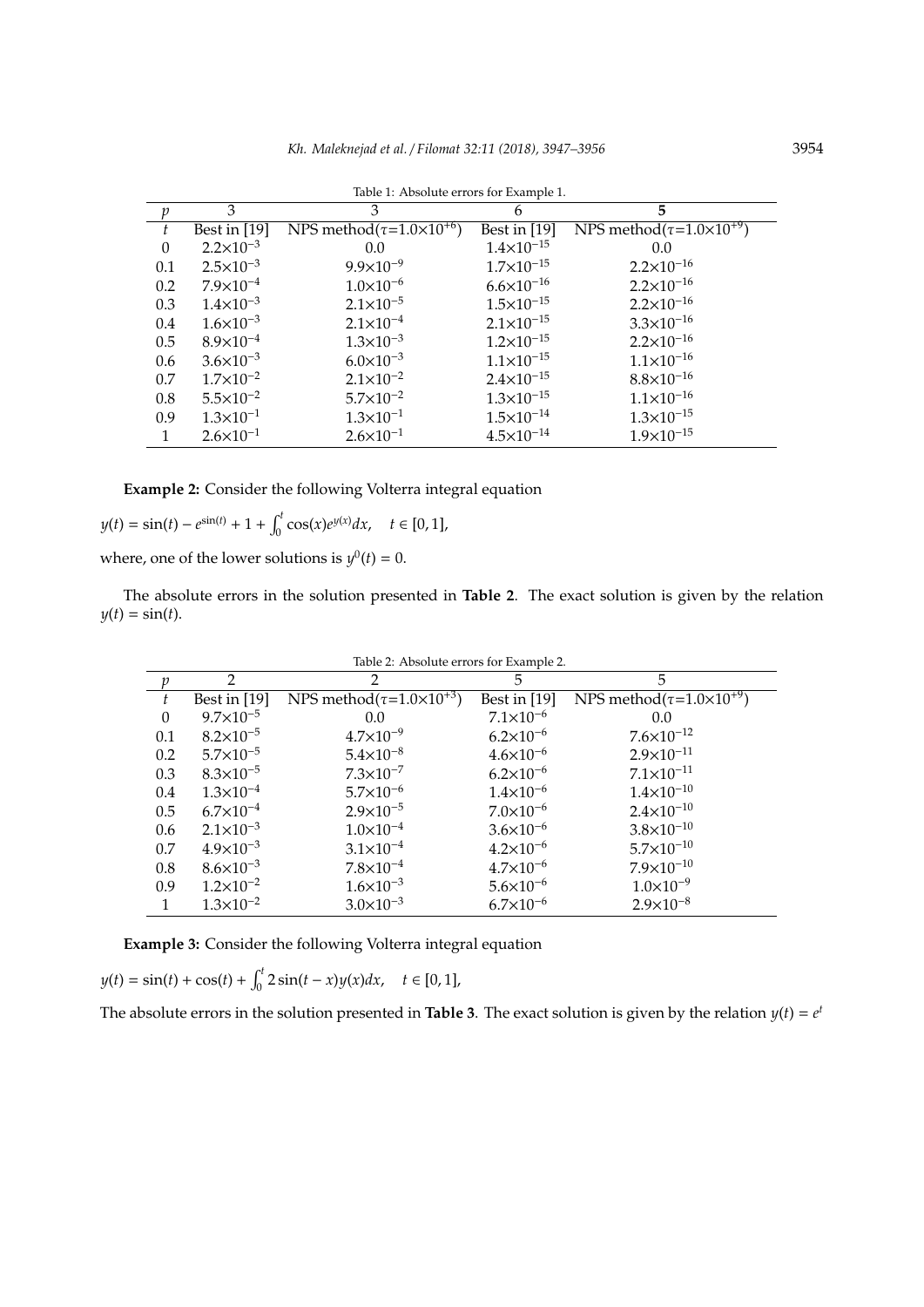| NPS method( $\tau$ =1.0×10 <sup>+9</sup> )<br>NPS method( $\tau$ =1.0×10 <sup>+6</sup> )<br>Best in [8]<br>t |  |
|--------------------------------------------------------------------------------------------------------------|--|
|                                                                                                              |  |
| $2.8 \times 10^{-6}$<br>$\theta$<br>0.0<br>0.0                                                               |  |
| $6.5 \times 10^{-16}$<br>$1.1 \times 10^{-6}$<br>$9.9 \times 10^{-9}$<br>0.1                                 |  |
| $2.3 \times 10^{-16}$<br>$1.0\times10^{-6}$<br>$2.7 \times 10^{-7}$<br>0.2                                   |  |
| $1.6 \times 10^{-16}$<br>$1.2 \times 10^{-6}$<br>$2.1 \times 10^{-5}$<br>0.3                                 |  |
| $2.7\times10^{-16}$<br>$1.2 \times 10^{-5}$<br>$2.1 \times 10^{-5}$<br>0.4                                   |  |
| $8.6 \times 10^{-17}$<br>$4.7\times10^{-5}$<br>$1.3 \times 10^{-5}$<br>0.5                                   |  |
| $2.7 \times 10^{-16}$<br>$6.0 \times 10^{-6}$<br>$1.4 \times 10^{-4}$<br>0.6                                 |  |
| $1.1 \times 10^{-16}$<br>$2.1 \times 10^{-5}$<br>$3.6 \times 10^{-4}$<br>0.7                                 |  |
| $2.2 \times 10^{-16}$<br>$5.7 \times 10^{-5}$<br>$8.2 \times 10^{-4}$<br>0.8                                 |  |
| $1.7 \times 10^{-15}$<br>$1.3 \times 10^{-5}$<br>$1.7 \times 10^{-3}$<br>0.9                                 |  |
| $2.5 \times 10^{-15}$<br>$3.2 \times 10^{-3}$<br>$2.6 \times 10^{-5}$                                        |  |

Table 3: Absolute errors for Example 3.

#### **7. Conclusion**

The present work is an effort to obtaining the numerical solution of Volterra integral equation of the second kind. Analysis of convergence is investigated. Three test examples are considered from previous work in [19]. The computational solutions are compared with the exact solution. The absolute errors in the solutions by our *NPS* method are accurate in comparison with [19] and [8].

#### **References**

- [1] Akgul, Ali, Esra Karatas, and Dumitru Baleanu. "Numerical solutions of fractional differential equations of Lane-Emden type by an accurate technique." Advances in Difference Equations 2015.1 (2015): 220.
- [2] Akgul, A., et al. "Solutions of nonlinear systems by reproducing kernel method." The Journal of Nonlinear Sciences and Applications 10 (2017): 4408-4417.
- [3] Akgul, Ali, Adem Klman, and Mustafa Inc. "Improved ()-Expansion Method for the Space and Time Fractional Foam Drainage and KdV Equations." Abstract and Applied Analysis. Vol. 2013. Hindawi Publishing Corporation, 2013.
- [4] Akgul, Ali. "A new method for approximate solutions of fractional order boundary value problems." Neural, parallel & scientific computations 22.1-2 (2014): 223-237.
- [5] Akgul, Ali, et al. "On the solutions of electrohydrodynamic flow with fractional differential equations by reproducing kernel method." Open Physics 14.1 (2016): 685-689.
- [6] Akgul, Ali, and Dumitru Baleanu. "On solutions of variable-order fractional differential equations." An International Journal of Optimization and Control: Theories & Applications (IJOCTA) 7.1 (2017): 112-116.
- [7] Akgul, Ali, and Yasir Khan. "A novel simulation methodology of fractional order nuclear science model." Mathematical Methods in the Applied Sciences (2017).
- [8] Alturk, Ahmet. "Application of the Bernstein Polynomials for Solving Volterra Integral Equations with Convolution Kernels." Filomat 30.4 (2016): 1045-1052.
- [9] Khan, Arshad, Islam Khan, and Tariq Aziz. "A survey on parametric spline function approximation." Applied mathematics and computation 171.2 (2005): 983-1003.
- [10] Shoja, A., A. R. Vahidi, and E. Babolian. "A spectral iterative method for solving nonlinear singular Volterra integral equations of Abel type." Applied Numerical Mathematics 112 (2017): 79-90.
- [11] E. Babolian, L.M. Delves, An augmented Galerkin method for first kind Fredholm equations, J.Inst. Math. Appl. 24(2) (1979) 157174.
- [12] M. El-Mikkawy, A. Karawia, Inversion of general tridiagonal matrices, Appl. Math. Lett. 19( 2006) 712-720.
- [13] Mirzaee, Farshid, and Elham Hadadiyan. "Approximation solution of nonlinear Stratonovich Volterra integral equations by applying modification of hat functions." Journal of Computational and Applied Mathematics 302 (2016): 272-284.
- [14] Kit GS, Maksymuk AV. The method of Volterra integral equations in contact problems for thin-walled structural elements. J Math Sci 1998;90(1):18637.
- [15] Galdi GP, Pileckas 2 K, Silvestre AL. On the unsteady Poiseuille flow in a pipe. Z Angew Math Phys 2007;58:9941007.
- [16] Ding HJ, Wang HM, Chen WQ. Analytical solution for the electroelastic dynamics of a nonhomogeneous spherically isotropic piezoelectric hollow sphere. Arch Appl Mech 2003;73:4962.
- [17] Maleknejad K, Tavassoli Kajani M, Mahmoudi Y. Numerical solution of linear Fredholm and Volterra integral equations of the second kind by using Legendre wavelet. Kybern Int J Syst Math 2003;32(9/10):15309.
- [18] Maleknejad K, Aghazadeh N. Numerical solution of Volterra integral equations of the second kind with convolution kernel by using Taylor-series expansion method. Appl Math Comput 2005;161(3):91522.